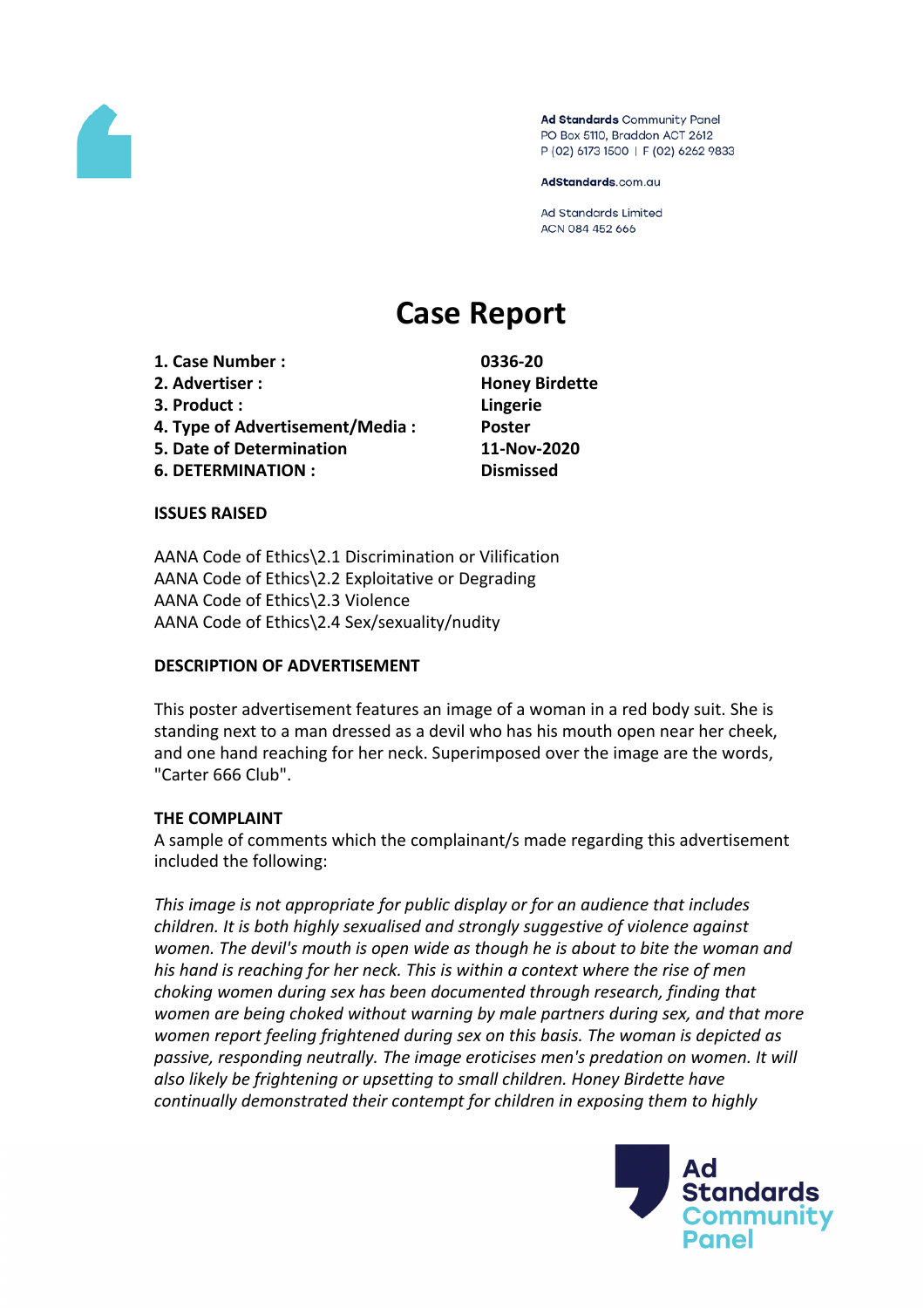

*sexualised and pornified imagery despite global research documenting the various harms to children.*

## **THE ADVERTISER'S RESPONSE**

Comments which the advertiser made in response to the complainant/s regarding this advertisement include the following:

*Advertiser did not provide a response.*

### **THE DETERMINATION**

The Ad Standards Community Panel (the Panel) considered whether this advertisement breaches Section 2 of the AANA Code of Ethics (the Code).

The Panel noted the complainant's concerns that the advertisement:

- Depicts the woman passively and eroticises men's predation on women
- Is strongly suggestive of violence against women
- Would likely be frightening or upsetting to small children
- Is highly sexualised and not appropriate for an audience that includes children.

The Panel viewed the advertisement and noted the advertiser did not provide a response.

**Section 2.2: Advertising or marketing communications should not employ sexual appeal in a manner which is exploitative or degrading of any individual or group of people.**

The Panel noted the AANA Practice Note which provides guidance on the meaning of the terms exploitative and degrading:

*Exploitative - (a) taking advantage of the sexual appeal of a person, or group of people, by depicting them as objects or commodities; or (b) focussing on their body parts where this bears no direct relevance to the product or service being advertised. Degrading – lowering in character or quality a person or group of people.*

### **Does the advertisement use sexual appeal?**

The Panel noted the advertisement depicted a woman in lingerie interacting with a male dressed as the devil. The Panel considered that the advertisement did contain sexual appeal.

### **Does the advertisement use sexual appeal in a manner that is exploitative?**

The Panel noted that the woman in the advertisement was not restrained and was reaching one hand up to caress the devil character's face. The Panel considered that the advertisement did not suggest the woman was an object or commodity or as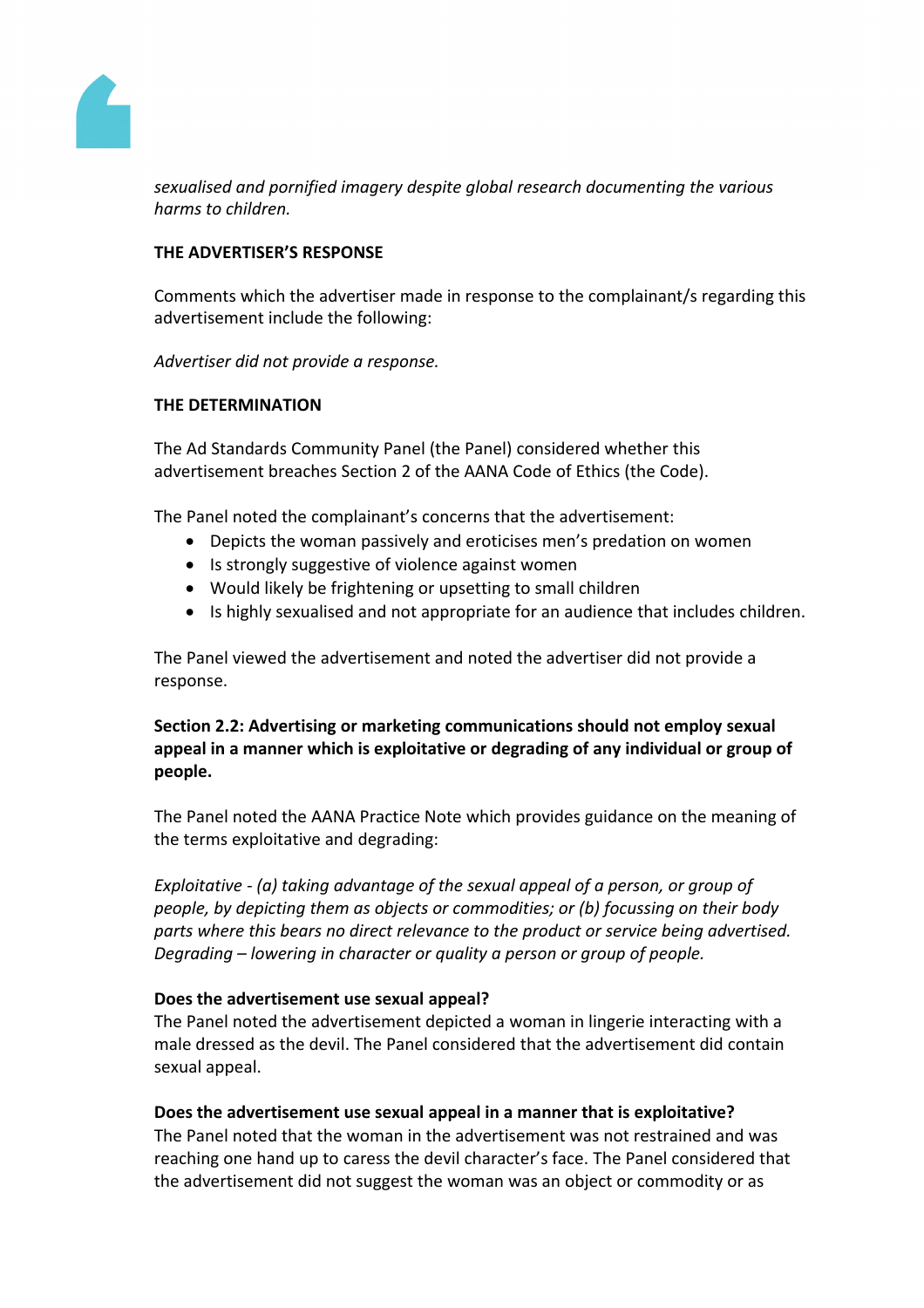

inferior to or the property of the devil character. The Panel considered that the focus of the advertisement was on the lingerie being worn by the woman and there was no focus on the woman's body parts.

The Panel considered that the advertisement did not employ sexual appeal in a manner which is exploitative of the woman.

# **Does the advertisement use sexual appeal in a manner that is degrading?**

The Panel considered that the depiction of the woman interacting with the devil character was an image which was relevant to the store's Halloween promotion and this did not lower the woman in character or quality.

The Panel considered that the advertisement did not employ sexual appeal in a manner which is degrading to women.

### **Section 2.2 conclusion**

Finding that the advertisement did not employ sexual appeal in a manner which is exploitative or degrading of an individual or group of people, the Panel determined that the advertisement did not breach Section 2.2 of the Code.

# **Section 2.3 Advertising or Marketing Communications shall not present or portray violence unless it is justifiable in the context of the product or service advertised.**

The Panel noted the Practice Note for the Code includes: *"Sexual violence is not acceptable... The Community Panel has also found that a strong suggestion of menace presents violence in an unacceptable manner and breaches this section of the Code."*

### **Does the advertisement contain violence?**

The Panel noted that there is no definition of violence in the Code or the Practice Note.

The Panel considered that the advertisement featured a devil character which appeared to be about to bite the woman and put his hand around her neck, and this was a depiction which could be considered to be menacing.

### **Is the violence justifiable in the context of the product or service advertised?**

The Panel noted that the product being advertised is lingerie and the advertisement's theme was related to the Halloween promotion for the business.

The Panel noted the woman did not appear distressed by the devil character's actions. The Panel noted that her hand was caressing the devil's face and she did not appear to be struggling or wanting to leave the situation. The Panel considered that the menace in the advertisement was mild.

The Panel considered that the devil character's actions were consistent with his character and the Halloween theme of the advertisement and were not suggestive of domestic abuse or violence against women.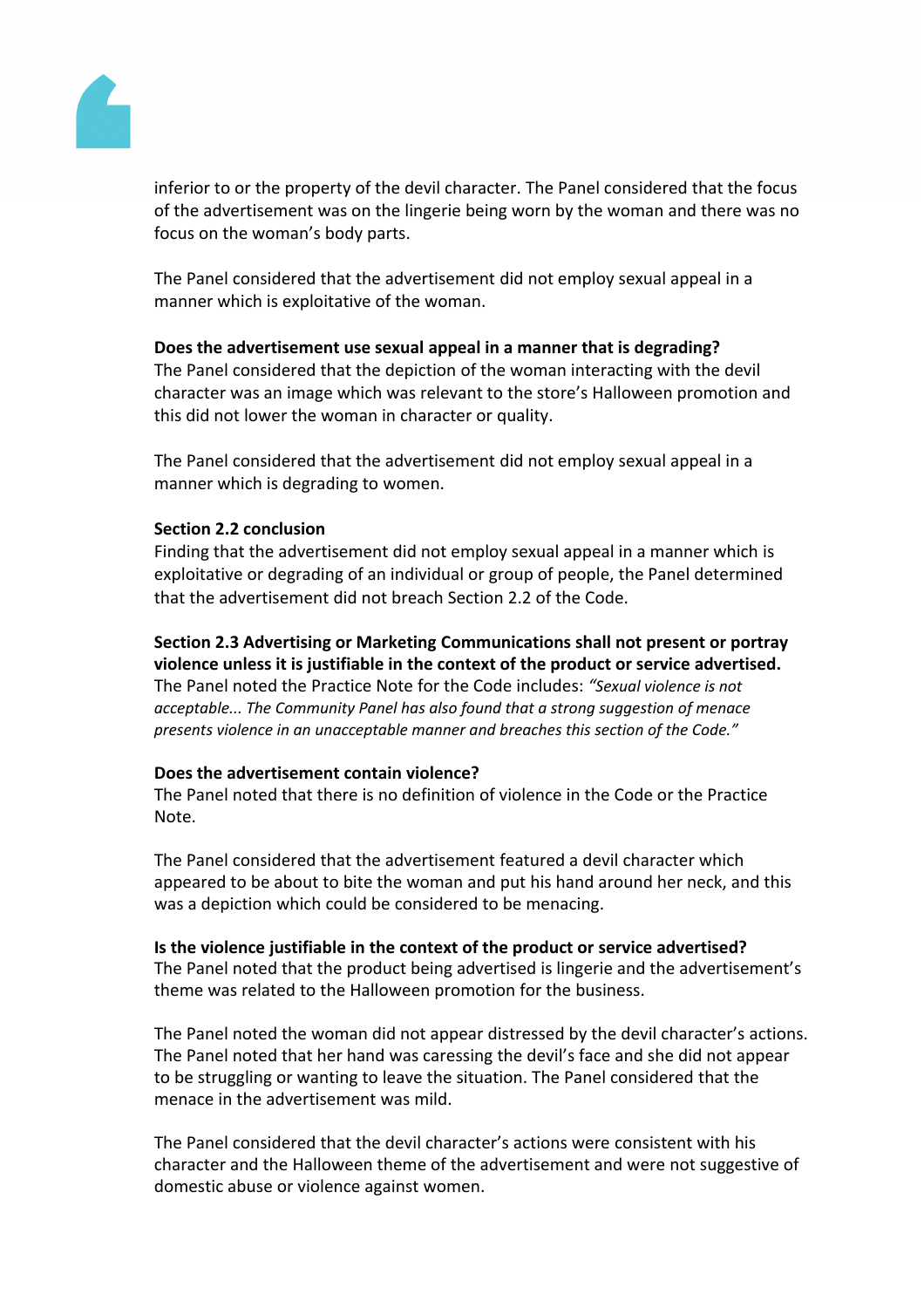

#### **Section 2.3 conclusion**

In the Panel's view the low level of menace portrayed in the advertisement was justifiable in the context of the promotion advertised and did not breach Section 2.3 of the Code.

# **Section 2.4: Advertising or Marketing Communications shall treat sex, sexuality and nudity with sensitivity to the relevant audience.**

The Panel noted the Practice Note for the Code states:

*"Images which are not permitted are those which are highly sexually suggestive and inappropriate for the relevant audience. Explicit sexual depictions in marcomms, particularly where the depiction is not relevant to the product or service being advertised, are generally objectionable to the community and will offend Prevailing Community Standards."*

#### **Does the advertisement contain sex?**

The Panel considered whether the advertisement contained sex. The Panel noted the dictionary definition of sex most relevant to this section of the Code of Ethics is 'sexual intercourse; sexually stimulating or suggestive behaviour.' (Macquarie Dictionary 2006).

The Panel considered that while the woman and the devil character were interacting, there was no indication that they were engaging in sexual intercourse. The Panel considered that the advertisement did not contain sex.

### **Does the advertisement contain sexuality?**

The Panel noted the definition of sexuality includes 'sexual character, the physical fact of being either male or female; The state or fact of being heterosexual, homosexual or bisexual; sexual preference or orientation; one's capacity to experience and express sexual desire; the recognition or emphasising of sexual matters'. The Panel noted that the use of male or female actors in an advertisement is not by itself a depiction of sexuality.

The Panel noted that the devil character and woman were posed intimately. The Panel noted that the woman was wearing lingerie and considered that there was a sexual suggestion to the advertisement.

### **Does the advertisement contain nudity?**

The Panel noted that the dictionary definition of nudity includes 'something nude or naked', and that nude and naked are defined to be 'unclothed and includes something 'without clothing or covering'.

The Panel noted that the advertised product is lingerie and the woman is portrayed wearing the product. The Panel considered that while the woman's genitals and entire